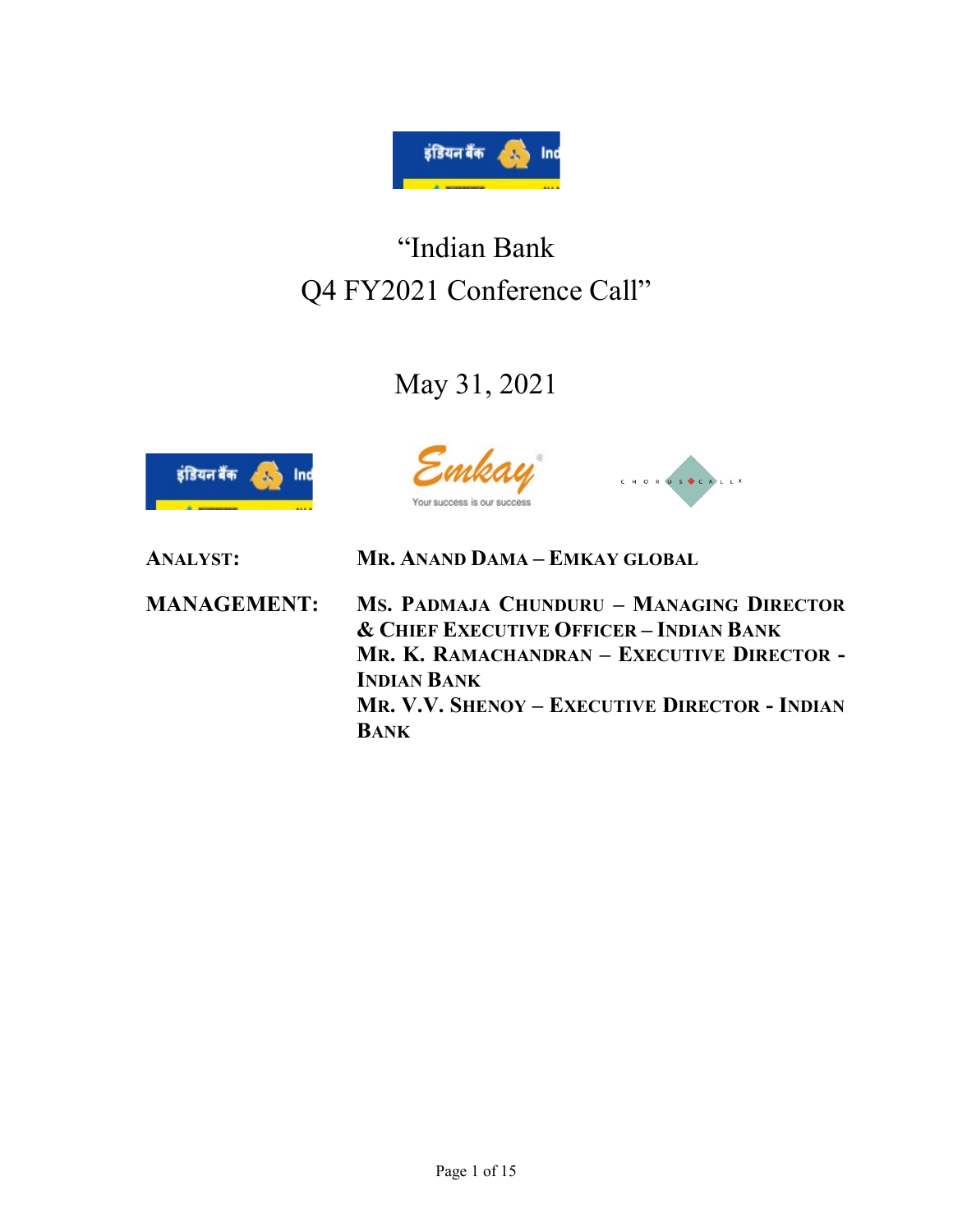

- Moderator: Ladies and gentlemen, good day and welcome to the Indian Bank Q4 FY2021 conference call hosted by Emkay Global Financial Services Limited. As this call has been restricted, the media people are not allowed. We have with us today, Mrs. Padmaja Chunduru, MD and CEO and the top management team. As a reminder, all participant lines will be in the listen-only mode and there will be an opportunity for you to ask questions after the presentation concludes. Should you need assistance during the conference call, please signal an operator by pressing "\*" then "0" on your touchtone phone. Please note that this conference is being recorded. I now hand the conference call to Mr. Anand Dama of Emkay Global. Thank you, and over to you Sir!
- Anand Dama: Thank you. Good morning everyone. We are pleased to have Indian Bank MD and CEO, Mrs. Padmaja Chunduru and the entire top management team to discuss the fourth quarter FY2021 result highlights in brief, as well as outlook on the growth and asset quality in view of COVIDinduced disruption. Post which we can have a Q&A session. Over to you madam for opening remarks and would request you to keep the opening remarks brief so that we have more time for Q&A. Thank you mam, over to you!
- Padmaja Chunduru: Thank you Mr. Anand Dama. Welcome to all the analysts for this financial year 2021 analyst conference from Indian Bank. This year has been very challenging for the bank as you all know the first year of amalgamation and also working under the COVID scenario, but it has also been very satisfying, very good year for the bank. I think the bank is placed on a solid footing with good performance.

 In the first year if the performance has been stabilized so well, I think the bank is poised to better and improve to get in full potential in the years to come. All the key ratios have met in these expectations I think and exceeded also in many ratios. Good team is in place to take it forward apart from the required operating and net profit, the capital ratio is very strong, the asset quality is under very good control, good visibility about future earnings is there. Now I think the uncertainty around amalgamation has sought of dissipated. The only uncertainty is about the COVID scenario, however, it will pan out but that is common for the industry, so I think among the industry players, Indian Bank is very well positioned to improve business also once the economy opens up fully. So I think we have already put the analyst presentation on the website and you must have all gone through. I think we will just end with saying that we will continue to focus on our core strengths, which are the RAM portfolio, agriculture, MSME, the BC network, priority sector lending, all these are very strong holds of Indian Bank and now after merger across India also and there is a very good eye on cost control and strong credit monitoring and recovery. The corporate lending has been very strongly fortified, the risk appetite is there to take off when the demand picks up and the investments in technology and all the digital initiatives will now start taking off in this year. COVID scenario, we are unable to really comment on how the year would pan out but I think from what we are seeing from last year, we have some control over all those slippages and also working very fast on the restructuring that RBI has given and also government has come out. So I expect better performance in the coming year, I think this year has been very satisfactory for the bank and personally for me too. Thank you very much.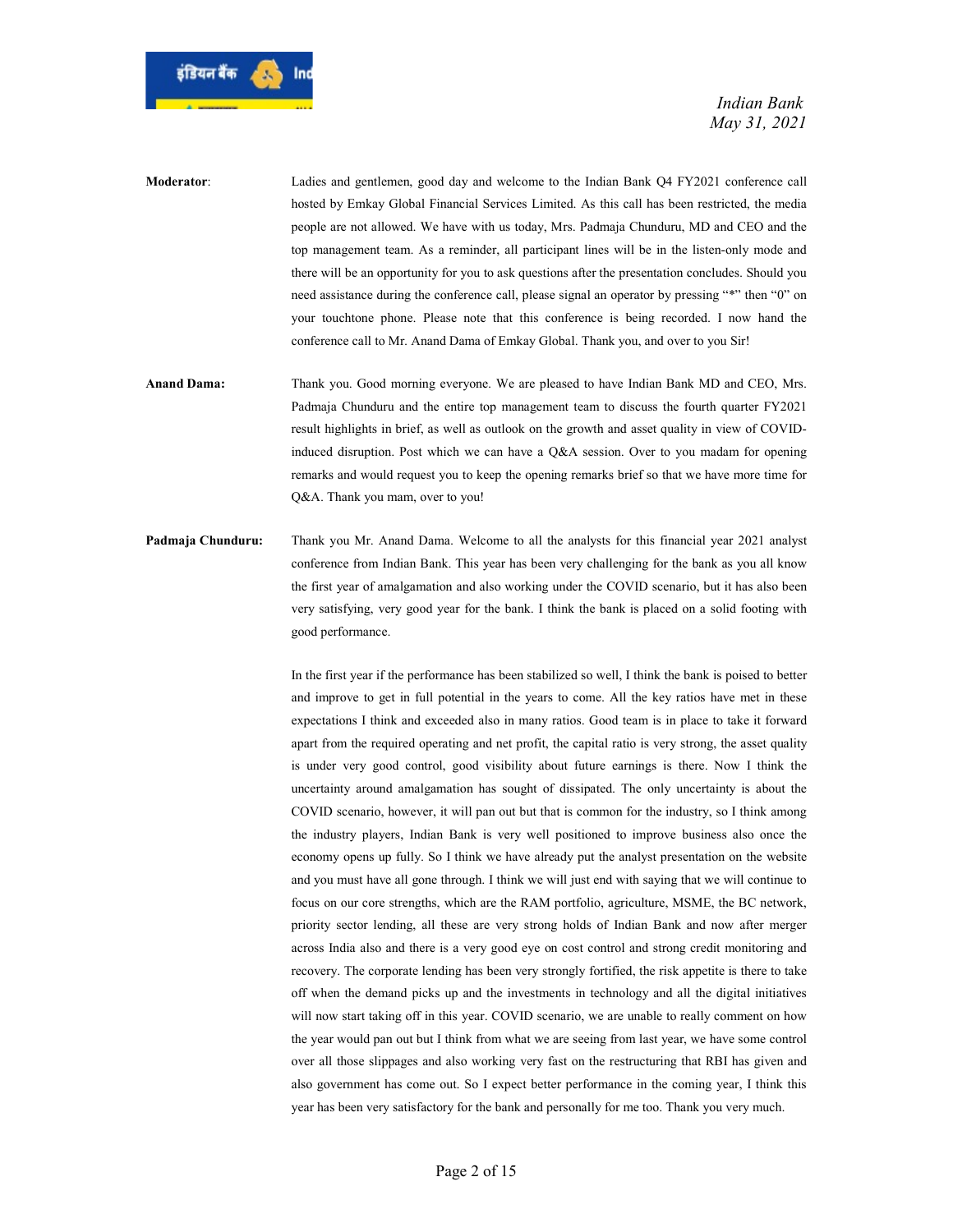

- Moderator: Thank you very much. We will now begin the question and answer session. The first question is from the line of Rishikesh Ojha from Robo Capital. Please go ahead.
- Rishikesh Ojha: Hi mam, good morning. My first question is except for the last quarter the yield on advances were around 7.5% or so. So is it fair to assume same yield going forward?
- Padmaja Chunduru: Yes, I guess so because if at all interest rates are, they will be steady or they will go only go up, I think there is no downside now, I mean there will not be any further reduction in interest rates but the yield on advances, yes, I think we will maintain that. Our focus has also been on the interest expenditure. Bringing down the cost of funds, bringing down the cost of deposits and also improving efficiencies in the system, which is very visible through the reduction we could bring in the interest expenditure.
- Rishikesh Ojha: And second question is for the next two years FY2022 and 2023 if you could share the credit cost guidance and loan book road guidance please?
- Padmaja Chunduru: The credit cost, we would like and we think we can keep it below 2, which is what we had anticipated this year also and despite all the challenges that worked out. Going forward given the various initiatives the government and the reserve bank have also come out with and the banks own strength in the monitoring and recovery, we expect that the credit cost will be below 2 for 2022 and 2023 also. As far as business growth is concerned, we had expected and we had strategized for a higher growth say around 14% CAGR up to 2025, but right now the current year up to May has been very dull across the segments for reasons known to everyone. I think in the Q2 it should start improving and maybe we would expect at least 10% growth between 10 to 12%. Last year also RAM was the driver of the growth, this year we expect RAM to keep its pace, but corporate also to pick up because the demand from the corporate sector has to come in and I believe that would happen after either in Q2 it may start but more in Q3 and Q4, so we are having this anticipation now but we will revise the estimates once clarity emerges.
- Rishikesh Ojha: No problem. Thank you very much.
- Moderator: Thank you. The next question is from the line of Mona Khetan from Dolat Capital. Please go ahead.
- Mona Khetan: My first question pertains to this Infra NBFC account, has that been taken as NPA for you this quarter?
- Padmaja Chunduru: Which one?
- Mona Khetan: The Kolkata based NBFC?
- Padmaja Chunduru: Srei Infrastructure, yes, it has not yet been taken as an NPA because NCLT has just come out with their judgment, but we have made already 20% provision on that, so a provision of 20% has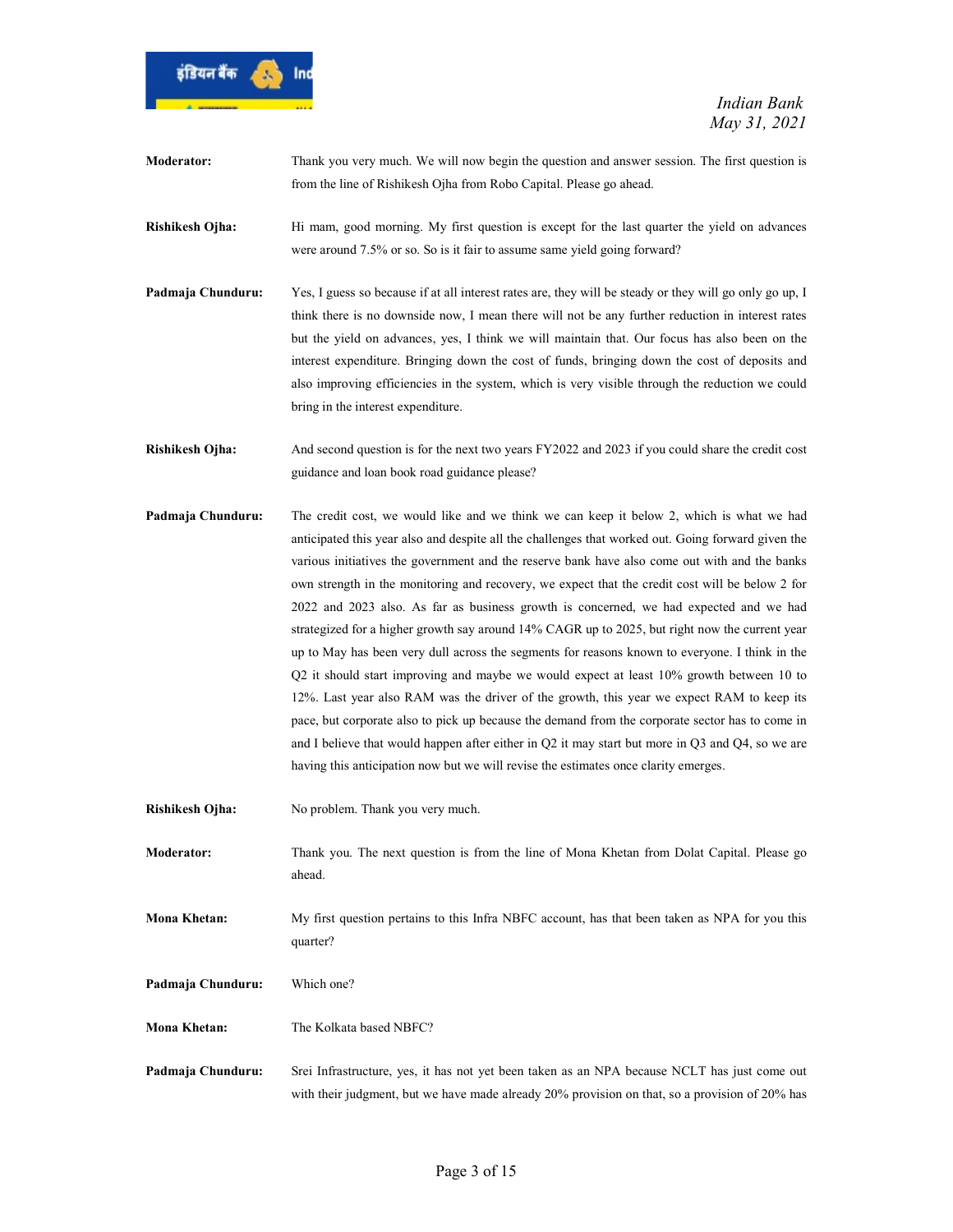

already been made in March for that, 400 Crores has been made against the 2000 Crores exposure that we have for Srei.

Mona Khetan: Sure and what would be the recovery pipeline for next year?

Padmaja Chunduru: We expect not less than 5000 Crores recovery during the financial year 2022 driven both by NCLT and non-NCLT account, also the smaller accounts less than 1 Crore account, this year also there was a good recovery through OTS and other mechanisms, so next year also we expect, we are giving a guidance of about 5000 Crores overall recovery.

- Mona Khetan: This will include DHFL as well?
- Padmaja Chunduru: Yes.
- Mona Khetan: And other than DHFL what would be large account that maybe under pipeline for you.

Padmaja Chunduru: Other than DHFL I think Chanani is already done and it will come in the June quarter that recovery has already come. I will ask Mr. Ramchandran to respond.

- Ramchandran: You are talking of the recovery?
- Mona Khetan: Right.
- Ramchandran: Recovery we have DHFL and then we have Chanani Steels, Appu Hotels, Cell Manufacturing, Transfers.
- Mona Khetan: All these are small?
- Ramchandran: Settlement there we expect that we get around 1000 Crores and out of that the NPA reduction will be around 5000 Crores roughly. Non-NPA, again we have a quite a few of them, Kharagpur main stuff already we have received it and then we have GPR Power, Coastal Energen which can get upgraded.
- Mona Khetan: Okay and synonymously what is the kind of recovery if you could just say that?
- **Ramchandran:** Actually because of the court stay is there, the amount is being collected and it is kept in an escrow with State Bank of India. Once the court stay is lifted, we will be upgrading that account, we will getting the recovery and the upgrade also will happen because collections are still happening in that account.
- Mona Khetan: What is the exposure and what is the extent of recovery?
- Ramchandran: Exposure is around Chanani is 151 Crores and we expect around 70 to 75 Crores recovery.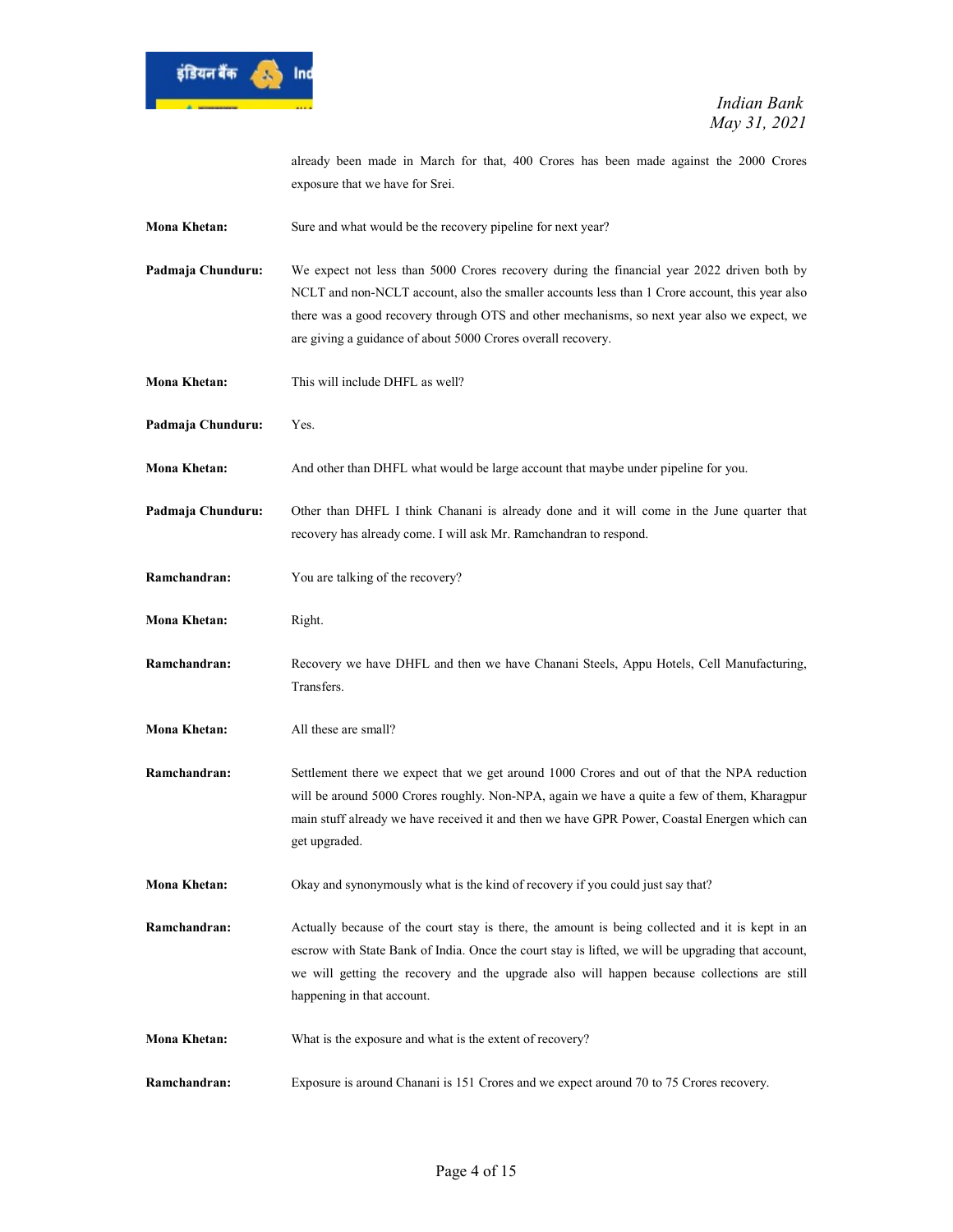

Mona Khetan: When I look at your current account deposits, there has been a sharp year-on-year growth this quarter anything to read into it?

Padmaja Chunduru: The amalgamation one of the bigger advantages or the synergies that kicked in was the current account growth and as you know the last quarter opened up in the sense of that because after the pandemic's first wave this was the small window that was available for people to go meet institutions, meet customers and then get deposits up, so we are very happy with the kind of growth in current account, a 32% overall year-on-year. I think one issue I would like to flag is that this year I think we need to see the last year amalgamated entity vis-à-vis I mean the first year financial year full figures because in between the quarters have been very volatile in a sense.

Mona Khetan: So it is more structural in nature, the kind of growth that you are seeing in the current account?

Padmaja Chunduru: Yes, there is a very steady growth, steady efforts been made and there is a very good government relationship in many states where the bank is present, so all that and we are also digitally tying up with them so that the stickiness is there. There have been lot of MOUs that have been signed and lot of the digital platforms that have been provided for the government department so that their transactions are routed through us. It happened in Delhi, it is happening in Chennai and also in Mumbai. Those details I think are there in the presentation, we have been able to really garner good relationships that way.

- Mona Khetan: Does it also have anything to do with the RBI circular on current account, has that helped in anyways?
- Padmaja Chunduru: That is happening in a way that wherever we are lending more than 10%, we are insisting that the collection account should be with us and also following up with other banks for closure where there is no real reason to have that account but that I think would more pan out in the current year because it has just started happening in September, October, it will pick up during the current year.

Mona Khetan: And the SMA 1, 2 data that you shared in slide 32 does that pertain to the entire book including accounts less than 5 Crores?

Padmaja Chunduru: It is the entire book.

Mona Khetan: How much would be your SMA 0 also if you have the data with you?

Padmaja Chunduru: SMA 0 is generally I mean higher in terms of, I think it would move from 9%, it might move to around 18 to 20% if we include SMA 0.

Mona Khetan: And lastly on the capital raising plan, you have taken board approval for about 2000 Crores so this is CET1 of 11.3%, I just want to understand what is it that is resulting in a plan for capital raise because this will lead to an equity dilution.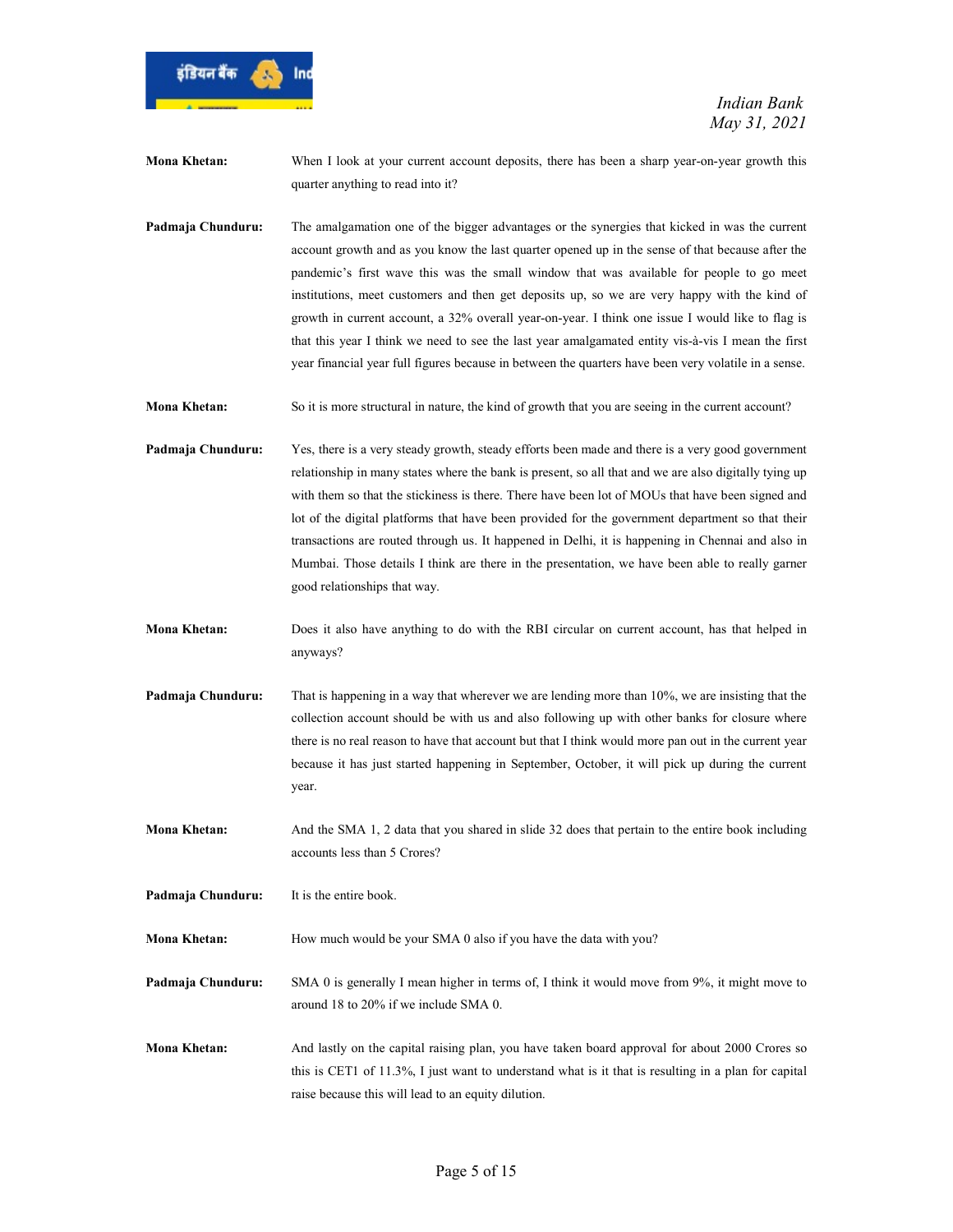

- Padmaja Chunduru: So, there was this COVID scenario planning and stress testing that we had done of our portfolio and in anticipation of this kind of a scenario playing out the worst case scenario, we had taken board approval for 4000 Crores of equity infusion but given the way the year has panned out, the slippages have been lesser than what we expected, I think the performance has been better and also various initiatives again as I mentioned which helped. I think we will take it as it comes when the market is good and when we can get a good price, so that is when we will do the QIP but we have all necessary approvals in place.
- Mona Khetan: Okay, so your stock prices currently trading below book, is it fair say that you many not end up raising equity if the prices continue to be below book?
- Padmaja Chunduru: Below book is 250, the book value, so what we want to do is two things, one is again make a balance sheet strong, which is already there with 15.7 capital adequacy, the second thing is that we need to bring down the government stake below 75% so that was also one of the triggers for this approval from the board just to keep the things ready, but we are in discussion with the ministry, we will take it if that works, then there may not be any immediate requirement for capital infusion so we will observe the market trend and take a call.
- Moderator: Thank you. The next question is from the line of Ashok Ajmera from Ajcon Global. Please go ahead.
- Ashok Ajmera: Thank you mam for giving this opportunity. I am Ashok Ajmera from Ajcon Global. Madam on the outset, congratulations for showing good numbers, the book has improved because of these kind of profitability but you know the major profit had come from the tax credit of 930 Crores I mean which again this quarter. So having 930 Crores added in the profit and this quarter 500 or 600 Crores whichever would have been the profit, 150 Crores, 200 Crores would have been the tax, so looking at this I think this quarter net performance is not that very encouraging as it looks. My second point is that your interest income and expense for the quarter while your income from interest is reduced, your interest expenditure has increased that is one of the major reason I think for little lackluster performance. So what you have to comment on that ma'am?
- Padmaja Chunduru: Thank you Mr. Ajmera. First thing is about the DTA benefit to the net profit. What we have done is the DTA benefit, we have taken only in the last quarter whereas if you observe the first three quarters, we have already taken a hit of 800 Crores on account of reversal of DTA so instead of smoothening and equalizing over the four quarters, it happened that 800 Crores was already taken in the first three quarters that was the hit and 900 Crores credit came in the fourth quarter, so it is only net-net 100 Crores benefit to the bank for the full financial year on account of DTA.

 Second is this DTA is something that is going to happen, I think all the banks are doing it and the tax advantage came from the accumulated losses that are there on the books. After amalgamation there is no tax payment requirement from the bank and so that actually also boosted the profit. I do not think this is any, one off this accumulated losses are there on the books and as the bank makes higher operating profits in the coming year, at least for the next two, three years we do not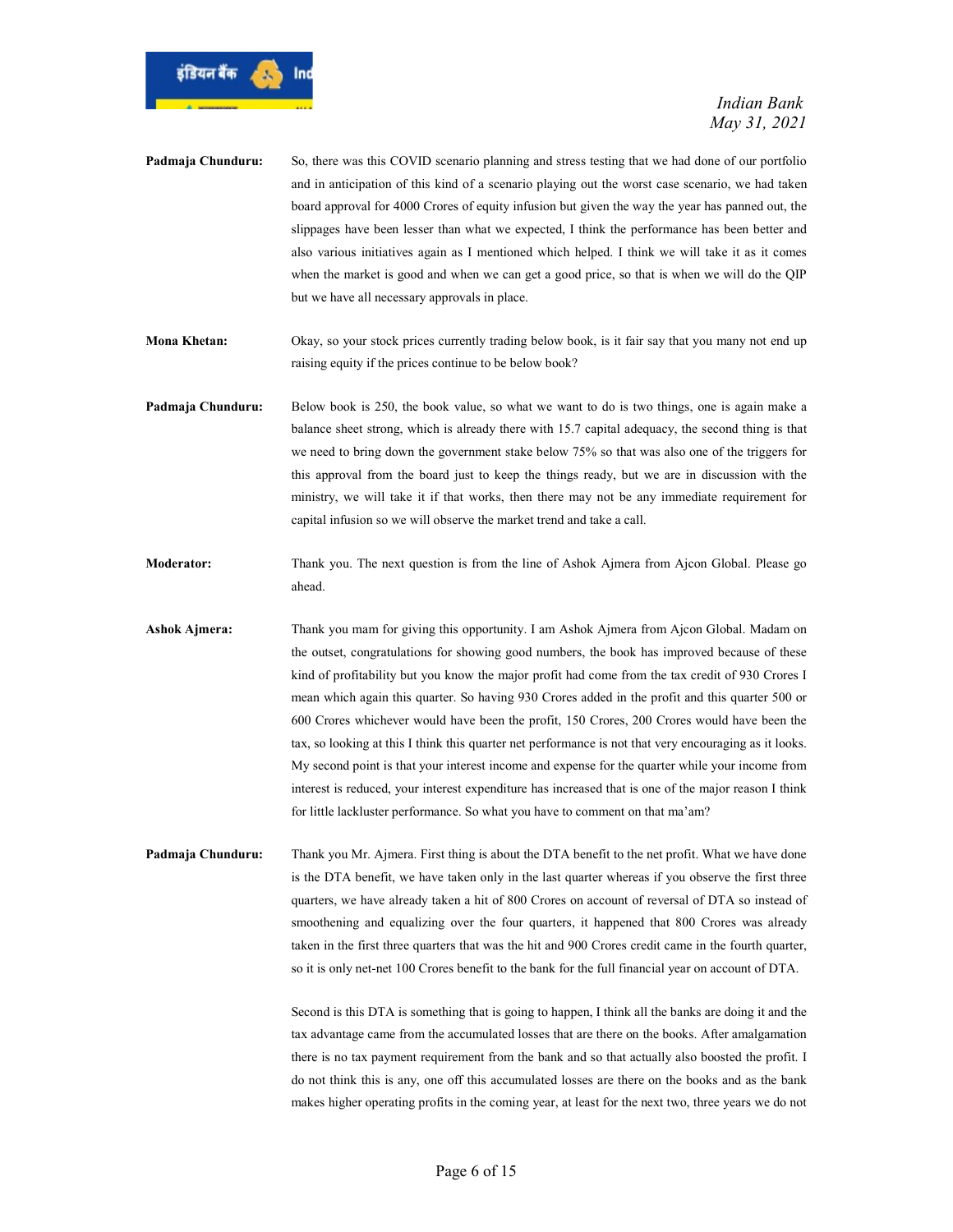

foresee any tax on the books and so this should continue. The second part is if you want more details, our team will give it to you, about DTA, we have it.

Ashok Ajmera: Yeah that will give a major because this is the analysis what we do?

**Padmaja Chunduru:** And even that 930 is only  $1/3^{rd}$  of the overall profit, if you see in the last quarter the profit was 1700 Crores I mean including the DTA, so it would be at least 800 Crores which is much above the last quarter also but I do not think DTA is something that came only in the last quarter, it appears that the credit came in the last quarter whereas all the debits came in the first three quarters, so we will send you the calculation so that equalization is understood.

> Secondly on the interest income part, as I mentioned already, the three quarters have been quite volatile and everything played out in the Q4 because the Supreme Court judgment that came saying NPAs can be recognized, these were recognized in Q4. If you see the notional NPAs of 5100 Crores was there up to December and all that was recognized in the Q4 and interest had to be reversed. So 700 Crores interest was reversed in the fourth quarter, this happened I think across the bank, overall again out of the 700 Crores also we had earlier provided 400 Crores interest reversal but that provision comes below the operating profit, so the interest income that way muted for the fourth quarter other than that we had also reversed 230 Crores that was the penalty and penal interest, interest on interest, judgment again of Supreme Court, so that and this and others all put together about 1000 Crores was the interest reversal in Q4 that I think explains the interest part.

> As I again mentioned you should also focus on the interest expenditure control that was made during the year, this have been a very strong performance from the bank. Right from the day one, the focus was also on cost control, so there is no high cost deposit or borrowing on the bank book, from 15000 Crores it has come down to 1000 Crores. So that has come because of CASA increase, also it results in a lower interest expenditure, cost of deposits everything, gives a lot of support.

Ashok Ajmera: This clarified lot of issues and mam if you look at the segment wise results, you know the profit from as compared to Q3-Q4, 350 Crores additional has come from the treasury income whereas it has gone down tremendously by almost about 700 Crores in the corporate wholesale book may be because of the excess provisioning, which has been done but in retail banking also, the profit came down to 317 Crores from 584 Crores, almost you know half or 40% deduction so there is a lot of provisioning has been done in retail banking?

Padmaja Chunduru: I will ask our ED, Mr. Shenoy to respond.

Shenoy: See Mr. Ajmera regarding the DTA and just what madam has said, I will add some few points. See DTA as record we created as per AS 22 norm and secondly whatever the excess provisions which the bank is making over and above section 170 of the income tax act.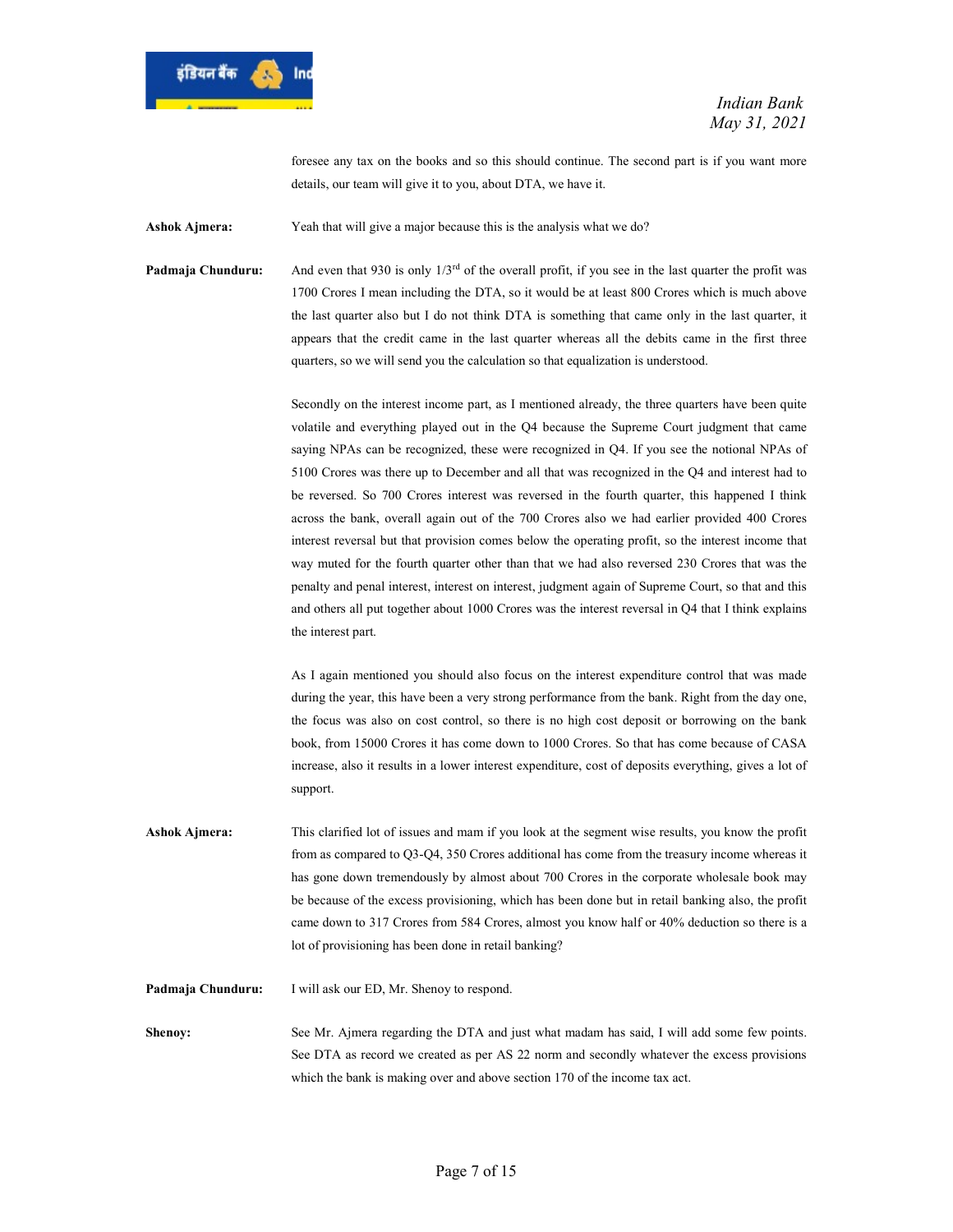

- Ashok Ajmera: No, that point has been clarified, only thing I have got a message from mam's answer is that in the future also you are going to get lot of benefit of tax, which will help us in calculating and making the future prediction but what I am asking here in the segment wise.
- Shenoy: In case we are not making excess provision, there will not be any need to create the DTA so it will not affect the profit as such so that is only a book entry which we are taking the benefit now and we are adding it on interest rate whenever we are reversing the provision required for the books. With regard with headwind wise, we will make a little bit more study and we will come back to you separately, I will tell my CFO give the clarification to you.
- Ashok Ajmera: You have verified on the SMA 0 it has gone up but what is the collection efficiency?

Padmaja Chunduru: The collection efficiency has been quite good 90% above 92% till about March, but in April the collection efficiency is down to about 86 to 87% and May also will be low. Last year it was okay despite the COVID situation but this year again we have to see when the lockdowns will be lifted across the country.

- Moderator: Thank you. The next question is from the line of M.B. Mahesh from Kotak Securities. Please go ahead.
- M.B. Mahesh: Good morning mam. Three questions from my side. One is of the total corporate NCL book of 18000, which is sitting there, could you just tell us what have you thought about in terms of transfer of assets into the NARCL?
- Padmaja Chunduru: So, NARCL had identified about 100 accounts, 22 accounts with 82000 Crores was identified for the phase 1 of which we have exposure only in 8 accounts and that is about 1900 Crores, so that is what is the visibility right now. About the phase 2, again we have to see how much, we have overall 33 accounts, so another 25 accounts are there for the phase 2, but again there we will have to really take a call on how much is recovery possible outside without going to NARCL, because there the recovery might be a bit muted. We will take a call of in the COC or the consortium and then that will happen. For the phase 1, eight accounts 1900 Crores is what is identified.

M.B. Mahesh: Mam what are the timelines in terms of the transform and how does the accounting work for this.

Padmaja Chunduru: The timelines I think would be quite aggressive because NARCL is going to be formed in this month of June that is the expectation and then maybe by September, this first phase should be over, I expect so because all the consortium meetings have been held, the ascent to descent decisions have been given. As far as the reversal, I mean the impact on the book is all these accounts are fully provided for. So, depending on how much recovery we can make by transferring it to the NARCL that much of the provision can be returned back but we have not factored it into the projections for the next year because that would be a cushion if it comes. It might be only say between 18, they were mentioning between 20 to 30%, so on an account by account basis depending on the valuation those figures would come in.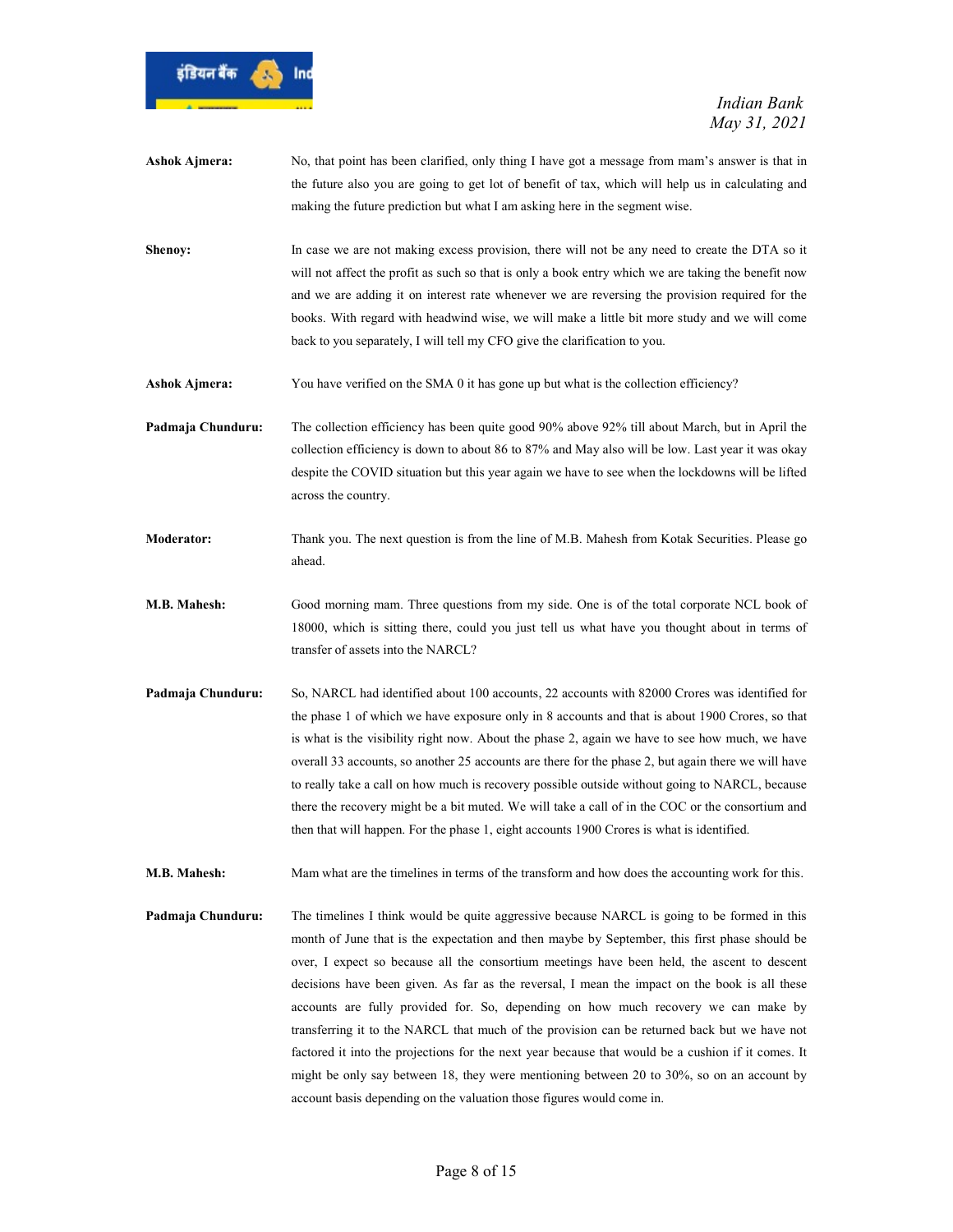

| M.B. Mahesh:      | Mam just one clarification you had seen exposure NPS of 3600 Crores and then you have power<br>about 2000 Crores whereas you do not seem to be very excited in terms of recovery from this<br>year on these names, just trying to understand what have we missed in here because the names<br>that you had indicated earlier did not seem to be anything from these two sectors.                                                                                                                                                                                                                                                                        |
|-------------------|---------------------------------------------------------------------------------------------------------------------------------------------------------------------------------------------------------------------------------------------------------------------------------------------------------------------------------------------------------------------------------------------------------------------------------------------------------------------------------------------------------------------------------------------------------------------------------------------------------------------------------------------------------|
| Padmaja Chunduru: | Steel and power you are asking about our recovery prospects in steel and power sectors?                                                                                                                                                                                                                                                                                                                                                                                                                                                                                                                                                                 |
| M.B. Mahesh:      | Because in slide 30, you have 3598 Crores of NPS in steel and another 2000 Crores in power and<br>about 1300 in textiles, there is no demand for these assets.                                                                                                                                                                                                                                                                                                                                                                                                                                                                                          |
| Padmaja Chunduru: | You are referring to which slide?                                                                                                                                                                                                                                                                                                                                                                                                                                                                                                                                                                                                                       |
| M.B. Mahesh:      | Slide 30 ma'am.                                                                                                                                                                                                                                                                                                                                                                                                                                                                                                                                                                                                                                         |
| Padmaja Chunduru: | This year we had a good recovery in steel with Bhushan steel coming in.                                                                                                                                                                                                                                                                                                                                                                                                                                                                                                                                                                                 |
| Shenoy:           | The power now we have about 32 accounts amounting to around 4199 Crores, 4200 Crores<br>roughly is our exposure to the power sector and with regard to other one, steel also because now<br>that the prices of steel have picked up and then we find some traction, so we hope that either it<br>will be through NCLT or through other options we will be in a position to offload some of these<br>assets whichever is there. The other one is that NINL we revamped this quarter and L&T is there<br>which hope that there is a move by the government itself, for divestment and if that happens also<br>we will feel good recovery in that account. |
| M.B. Mahesh:      | Perfect and my last question mam, ECLGS disbursements, in fact you have the quantum and also<br>just to understand you have an SMA book of about little over 20% in MSME book, why is the<br>restructuring in this segment low and if I can have the ECLGS disbursement, it will be great?                                                                                                                                                                                                                                                                                                                                                              |
| Padmaja Chunduru: | You are asking about the MSME restructuring?                                                                                                                                                                                                                                                                                                                                                                                                                                                                                                                                                                                                            |
| M.B. Mahesh:      | Yes.                                                                                                                                                                                                                                                                                                                                                                                                                                                                                                                                                                                                                                                    |
| Padmaja Chunduru: | Because your question is not very clear, we could not hear properly.                                                                                                                                                                                                                                                                                                                                                                                                                                                                                                                                                                                    |
| M.B. Mahesh:      | You have approximately little over 20% which is sitting is SMA 1 and 2 in the MSME book?                                                                                                                                                                                                                                                                                                                                                                                                                                                                                                                                                                |
| Padmaja Chunduru: | Right.                                                                                                                                                                                                                                                                                                                                                                                                                                                                                                                                                                                                                                                  |
| M.B. Mahesh:      | Yet, restructured loans from the MSME book is just about 2%? What is preventing you from<br>restructuring much larger proportion of the MSME book that is the question?                                                                                                                                                                                                                                                                                                                                                                                                                                                                                 |
| Padmaja Chunduru: | So, MSME book restructuring was happening, even last year, as you mentioned, yes. Out of the<br>eligible accounts, more than 85% have been restructured, not every MSME account is eligible for<br>restructuring given the RBI norms. This year the norms have been a bit, they said all the standard                                                                                                                                                                                                                                                                                                                                                   |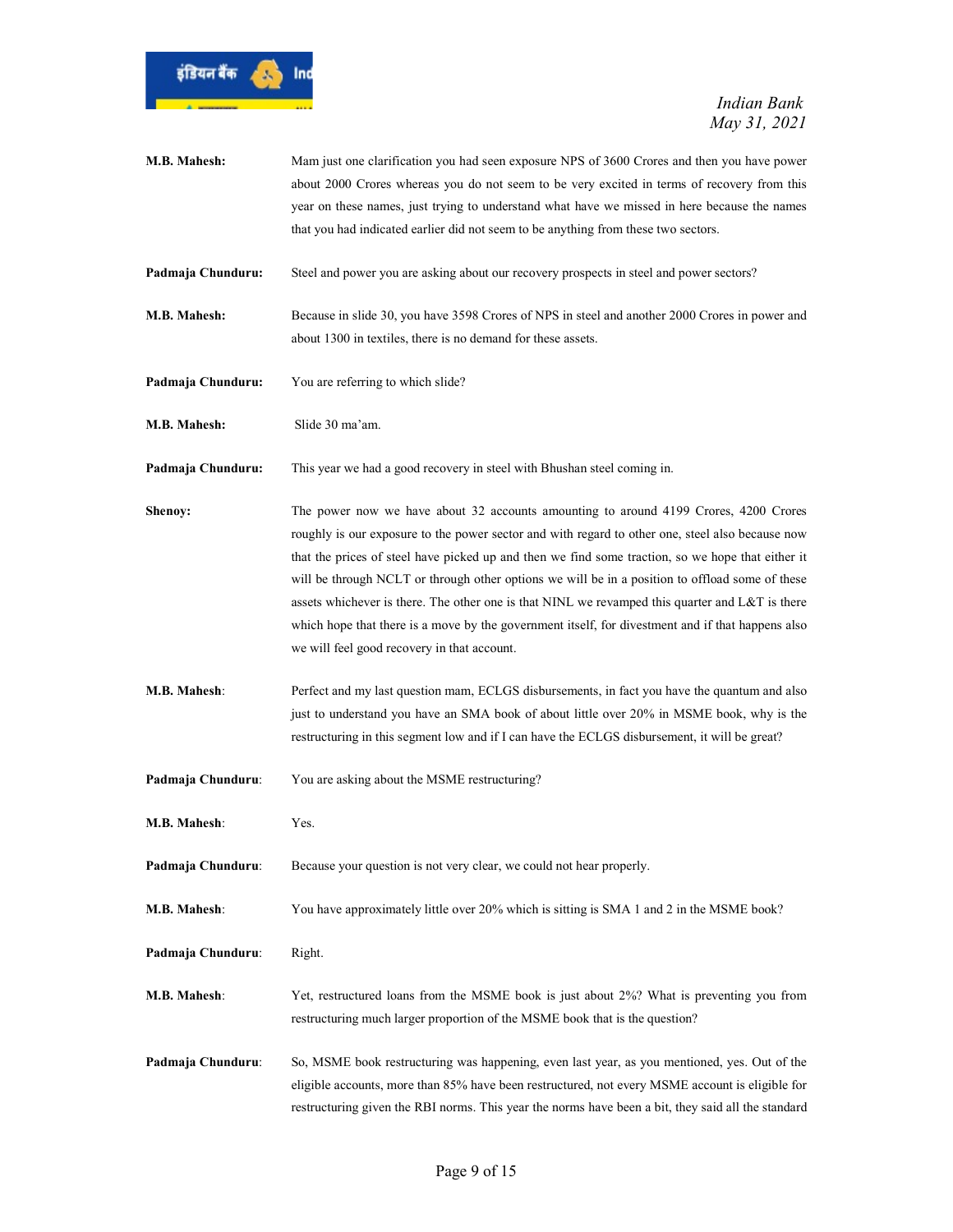

assents such can be restructured and even on the earlier restructuring they have given us a window to extend repayment moratorium by another 12 months, so we expect that this year the MSME restructuring will pick up much better and also again impact of the lock downs, people not being available both at the banks side and borrower side, so MSMEs have a lot of vulnerabilities that way. This time in the new dispensation, all the banks have templatised the less than 10 lakhs loan and that would make it much more with the portal and we also have come out with that portal, we have direct connect with the MSME. So, this year we expect the restructuring to be better in terms of take-off, but last year also in terms of that, whatever could be restructured except where the unit was closed or the borrower was not available or some such reason, otherwise they were restructured, and these things will be vulnerable even in the current year, if there is one segment of the bank that we are continuously focusing on that is MSME, both in terms of growth and also in terms of the new loans or whatever release we can give and the restructuring also, so that we keep on, it's both in the interests of the industry and the bank.

- M.B. Mahesh: And ECLGS number that is the last question.
- Padmaja Chunduru: What is that ECLGS number?

M.B. Mahesh: ECLGS, what has been your total disbursements and sanctions

Padmaja Chunduru: ECLGS 1 scheme, our sanction was 5894 Crores and disbursement was 5200 Crores and in ECGLS 2, though the sanction was high, the disbursement was 926 Crores sanctioned and 561 Crores disbursement, then there is an ECLGS 3 that is introduced during the current financial year, so there I think it is still about less than a crore, but it will happen, this is the hospitality travel tourism leisure.

M.B. Mahesh: Perfect, done. Thanks a lot.

Moderator: Thank you. The next question is from the line of Ayushi Garodia from ITI. Please go ahead.

Ayushi Garodia: Good morning. So, basically what I wanted do understand is your slippage in corporate segment is around 2.3%, can you give some colour on what are the basic sectors or some companies that you are seeing these slippages from?

- Padmaja Chunduru: So, there was a slippage of Future Group, the 1000 Crores overall was exposure on Future, but it is expected to be implemented and it will come back. It is already implemented, so in the June quarter, we have this future retail due for upgradation, so that was one of them, then *(inaudible)* 34:57 and MMTC, we already discussed, these are government accounts, others are all small accounts in textiles and in infrastructure.
- Ayushi Garodia: Sure ma'am and of the restructure invoked 2.42%, how much you think will get implemented going forward because as of now it is just 0.33% in corporate.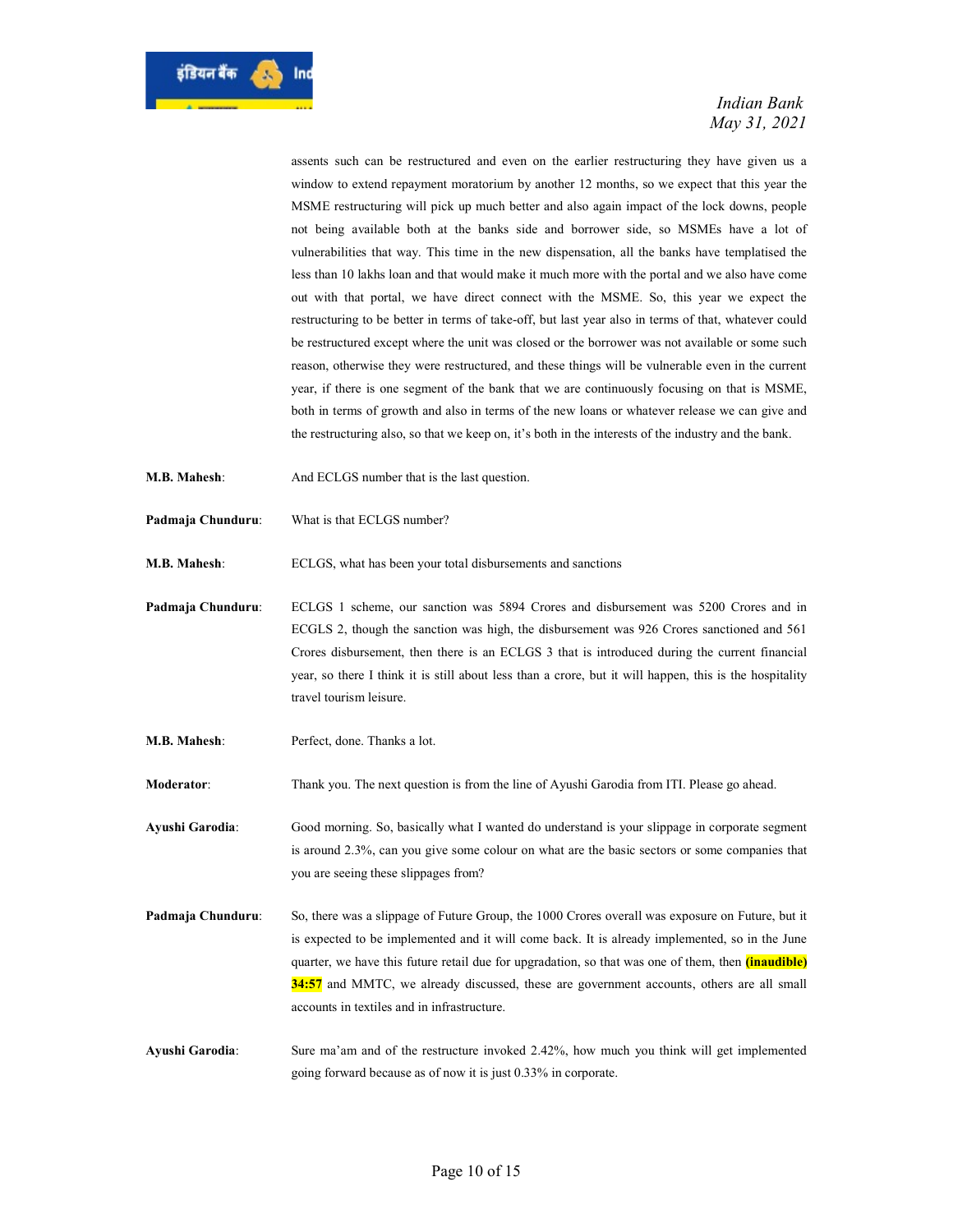

- Padmaja Chunduru: Yes, in corporate again I think wherever we had the exposure, the implementation is in our control where we have the concussion leadership or it is a bilateral arrangement, I will just give you the figure, what is expected, so 0.72%, which is implemented will go up to 1%. I am against the invocation of 1.64, we will be able to implement 1% only.
- Ayushi Garodia: And this rise of around 28 books will come from corporate only, it will be not be a retail or MSME lead.
- Padmaja Chunduru: Which one?

Ayushi Garodia: The rise which you are telling from 0.72% to 1%, the rise will be from the corporate itself.

- Padmaja Chunduru: Yes, corporate.
- Ayushi Garodia: And ma'am if I look at your retail performance, the slippages of 1.06% is very low as compared to the private sector banks, so is it that in FY2022 will continue with this performance or some slippages from retails can be seen there.
- Padmaja Chunduru: I think again it is the book and the mix of the book that makes the slippages lower than private sector, we do not have unsecured loans on our book, that is a very small part of the credit card and more than 68% is housing loan, so again that also gives a lot of comfort, that is the reason why the retail slippages could be lower, but in the current year, we expect it to go up a bit, it would not probably be at the same level, given the kind of stress that is there in the economy and so expected that there would be restructuring or there would be the fresh COVID loan support that we would be giving to the retail sector in terms of this emergency loans that RBI has also put it under the COVID portfolio, but apart from that we expect that to go up a bit.
- Ayushi Garodia: Sure and mam what will be your guidance for slippages for FY2022?
- Padmaja Chunduru: This year it was 2.8% slippage ratio, but we expect to keep it below 3%, but as far as possible not go beyond 2.8%, so that is the way we are looking at it because agri is quite okay, retail only a small notch up, MSME is where again the issue would be, but that is also under control and this restructuring and additional loans will help, so we expect that this slippage will be below 3%.
- Ayushi Garodia: Sure and ma'am, like you mentioned previously also MSME book, your slippage is 4.3% and 40% of the customers, if I do the back calculation, have availed benefit of ECLGS, so are you seeing more incremental pain that even in the ECLGS book and can you give some more colour on the MSME book?
- Padmaja Chunduru: Yes, in the restructuring we have done on MSME, we had restructured about 5400 Crores, that was restructured and out of that 4400 Crores is outstanding as of March 2021, so the slippages in those accounts about 5400 Crores was about 800 Crores, so the restructured book already restructured, again this year there has been a slight facility provided that the moratorium can be extended, so we expect that that would help these units. In terms of ECLGS, I think that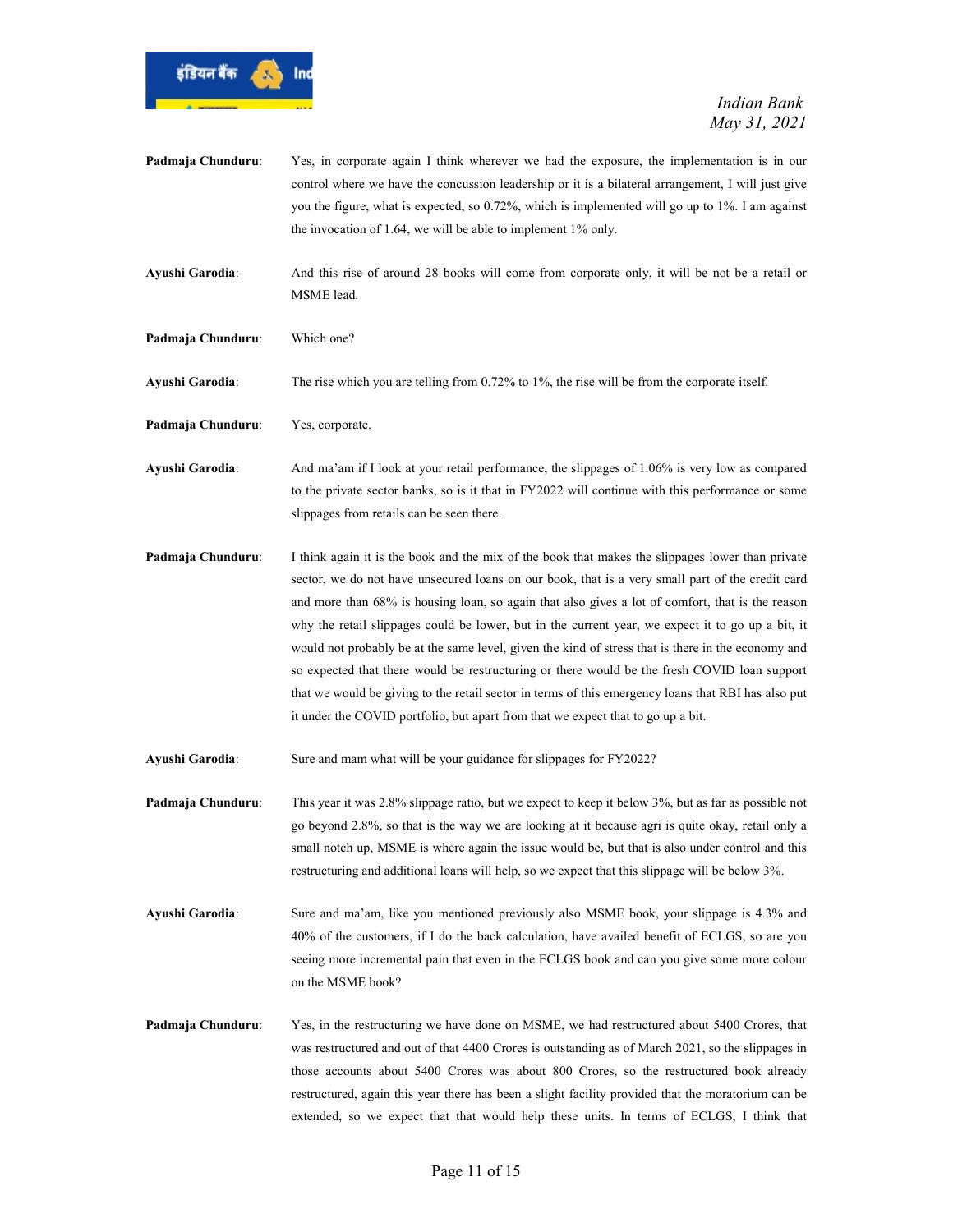

additional funding was given only where the units were running and there were some kind for the liquidity or for whatever immediate expenditure, in the interim 3 months or 4 months, there was an activity picking up, we saw that those units were quite coming back to normal, again now last 2 to 3 months, last 2 months at least there is a lull, but we need to observe this portfolio, we cannot really comment on it or give very confident assertion that yes we will control, but even if it goes up a notch, I think the bank is well positioned to take it in its stride, it would not go much beyond, we have a continuous monitoring of these units.

Ayushi Garodia: Thank you, sure mam. That was comforting and last question, if you have any unallocated COVID provisioning, which you are carrying in your balance sheet.

Padmaja Chunduru: No, there is no more unallocated COVID provision, whatever we had made was adjusted against actual provisions in the Q4.

Ayushi Garodia: Sure, thank you so much mam.

Moderator: Thank you. The next question is from the line of Venkat Datla an Individual Investor. Please go ahead.

- Venkat Datla: Congratulations for good set of numbers. So first of all I would like to thank the leadership team and all the employees of Indian Bank for the fantastic work you have been doing. Two things, I am very happy by going through newspapers and going through your interviews, I think number one is, to do not raise capital until the bank reaches stock wise in the book value adding this is lot of confidence it brings the investors because other banks are raising capital, Punjab National Bank, Union Bank of India at a very low rate and the other thing is even I think with postponed AT-1 bonds because of high interest rates, I think that is what I would like to congratulate for the good work, leadership team and the employees of Indian Bank and even I think now government has something like pay for better performance, I think these employees and management, I think even monetary benefits also should reach them, I think fantastic work, thank you very much, that is all I do not have any question, just I want to congratulate leadership team and employees of bank.
- Padmaja Chunduru: Thank you very much, Sir. Yes, as you mentioned the AT-1 not only, there is probably no immediate requirement, but also we had redeemed the bonds that were earlier raised at higher rates, so that also brought down the cost of equity for us, this is all I think going in the right direction, the focus is on the cost control apart from earnings. The other part is I thank you for complimenting the management team and the staff, this has been a very, very difficult year and also with the amalgamation going on simultaneously, I think you said it when you said that it is a fantastic job from the staff, we have already announced productivity linked incentive of 15 days salary as a bonus to all the staff members, so I think that will go down well, that would be a good morale booster for them. The other part is that the board has recommended a dividend of 20%, Rs.2 per share and that would also I hope you know reverse the trend of no dividends from the bank, I think this could set off a trend of higher and higher profits and dividends. I expect that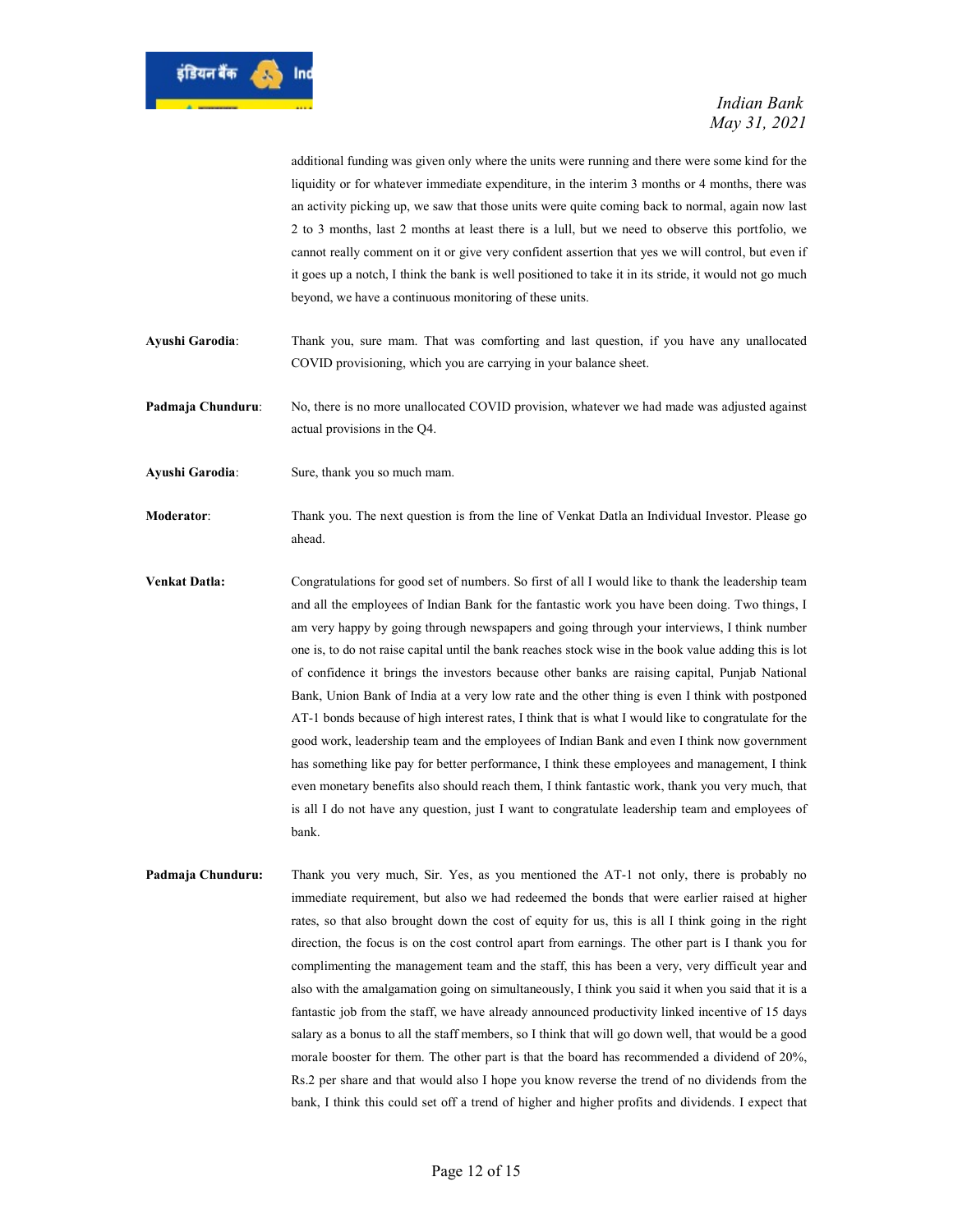

operating profit and net profit what was recorded this year will only go up in the next year, this is all based on a very steady performance and a very solid platform, so I think that good days are ahead once COVID releases its astronomic clutches, thank you.

Venkat Datla: Thank you very much.

Moderator: Thank you. The next question is from the line of Ashok Ajmera from Ajcon Global. Please go ahead.

- Ashok Ajmera: Thanks for giving the opportunity once again. Ma'am, you have really done the excellent job and I think now when you will be parting now, it will go definitely in the history that the way you have managed this bank in spite of after this even amalgamation, the whole process and brought it on the mainstream of the bank, congratulations for that and all the best for future, having said that ma'am, you said now that the advance opportunities for future, the credit growth from the corporate sector also looks brighter, so as per your study I mean which are the segments or the areas, because most of the banks have suffered in the past by lending to the corporates heavily, so where you see this green shoots or where do you see this opportunity for growing your business?
- Padmaja Chunduru: Thank you, Mr. Ajmera. Thank you, again. So I think when I said the corporate, in this current year also we brought in a lot of money well rated and strong track record corporates into the book. Indian Bank earlier was a bit, we did not have so much exposure on many cooperates, there was a gap available, with the large exposure of framework and all of RBI, many bigger banks have actually run out of exposure, I have almost breached the exposure ceiling for many corporate so that turned out to be an advantage for us. We have brought in good corporates and also interesting that wherever we do the term loans, we get a share in the working capital and non-fund base business, in fact as much business has been done in the last year on corporate, it was also on the non-fund based book, so that reflects more in the earnings not in the figures. We are looking at a good growth across the board, we are also looking at government, PSUs, wherever those guarantees or there is some kind of a comfort, HAM projects, then LRDs, because our exposure on commercial real estate is very, very low and we are picking and choosing the right groups and the right cities to actually go in, once this clarity emerges after the COVID, I think we would be in a better position, as of now we have more than 30,000 Crores to be disbursed in this first or second quarter.
- Ashok Ajmera: That is great. On this COVID loan scheme of RBI of 50,000 Crores, taking at a repo rate and also getting at the same time the 40 basis point benefit when you put the money back in this thing, on that front, is there any scheme which has been already circulated by the bank and how much business have you already sanctioned out of that and what is your target out of that 50,000 Crores of medical loans or so called COVID loan and would you be comfortable for through the NBFC for onward lending?
- Padmaja Chunduru: Yes, 50,000 Crores RBI has announced, this is again for the hospitals, for oxygen manufacturers, and healthcare ecosystem, so this will pan out across the sectors, it is also for retail people, for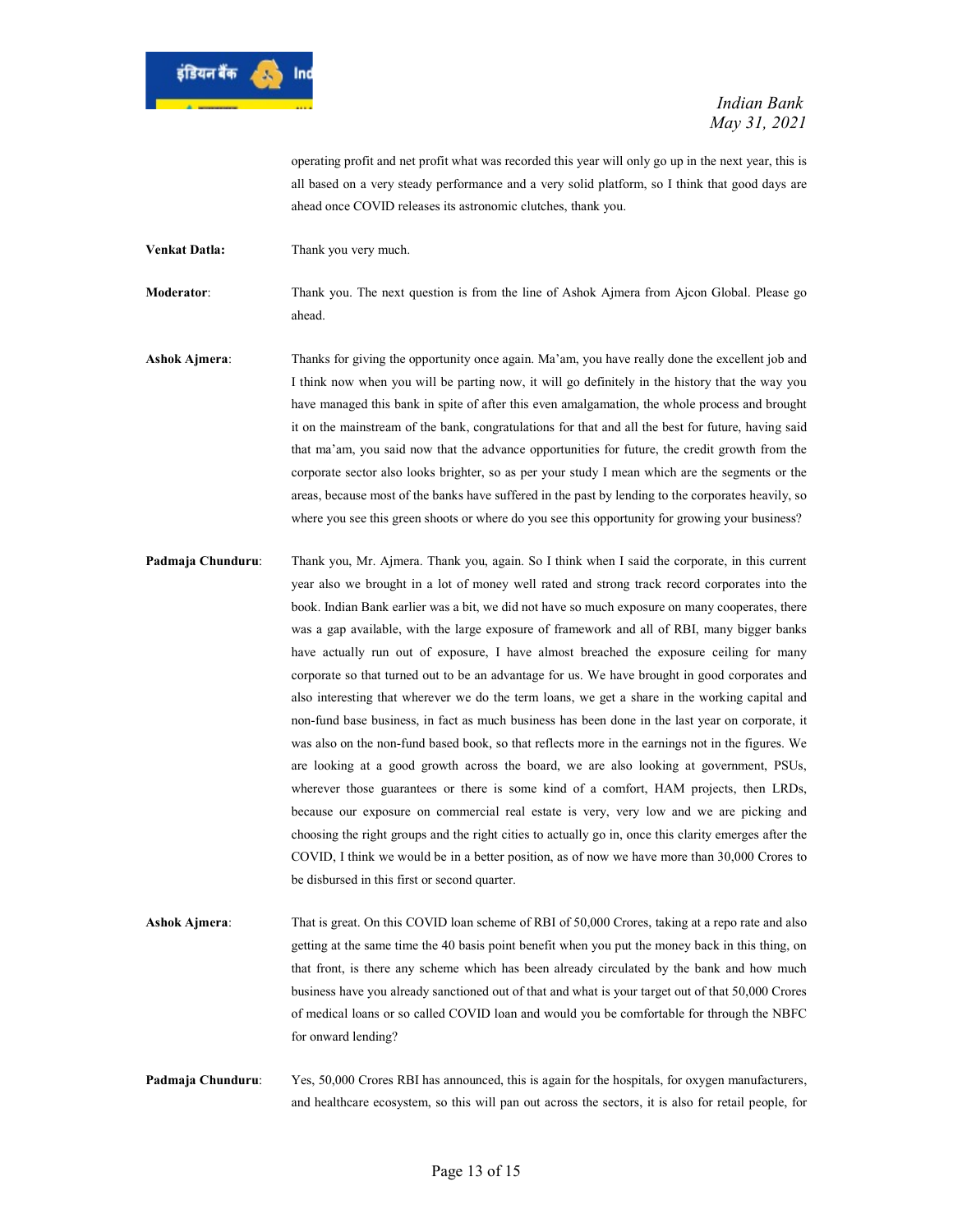

individuals who would like to use it for their hospital expenditure, etc., so there is a retail book involved, there is MSME, oxygen manufacturers or those plants and there is testing labs, there are hospitals, so across the vertical we have already identified many of our own customers to lend to, also new customers. I think we have taken a target of about 4000 Crores, which we should be able to do, I think they have already seen in the bank and that we have already sanctioned about 600 Crores or so to be disbursed, it is getting disbursed as we speak like maybe about 20 Crores or so much have got disbursed across, this has come only in the last one week or 10 days, board approval came one week back, so we have launched all three products, one is for the personal loan which is the unsecured loan, that is in the Kavach, then there is Sanjivani, which is for the oxygen plant and there is another scheme Aarogyam for the hospitals and the nursing homes, so there is good traction and there is good interest, I am glad that this portfolio is going to give us another opportunity at earnings more, so there is lot of enthusiasm in the bank to do this business.

Ashok Ajmera: Will also be doing through the NBFCs for onward lending to the sector?

Padmaja Chunduru: Yes, we will and we are in talks with them depending on the portfolio, we will be interested in lending to NBFCs also.

Ashok Ajmera: Thanks a lot. Thank you very much.

Moderator: Thank you. Ladies and gentlemen, as this was the last question and I would like to hand over the conference to you for closing comments.

Padmaja Chunduru: Thank you. Also one more point, we have to mention it, we have created the investment fluctuation reserve fully, this year 290 Crores was fully complied with that 2% requirement and this quarter 465 Crores was provided and overall 1100 Crores, so this is a cushion against a future MPM. All the fraud accounts have been fully provided for, there is nothing that is left there. So as closing comments, I would again thank the investors, analysts for tracking the bank and I think we are coming up to your expectations and your estimates. I keep tracking what is the analysts estimate and whether we are there, so I think it is a good synergy that is building up and I would also like to assure that the bank is on a very strong footing now, the systems, the controls everything is in place, reorganization has already happened, there is transformation management office which we have put in place to track all the digital and physical initiatives that we have launched, so there is a weekly tracking happening. I think all this will further take the bank into the future and any management changes also will not result in any kind of disturbance, in fact it would be only towards the better, the MD and CEO has been identified by BBB, he was earlier with Allahabad Bank, so his knowledge of Allahabad Bank is good and I am sure he comes with very good experience and expertise in BOB also for the last 3 years, so if once the government clears, he or whoever comes here, I think the platform is very strong and it would all go for the better. Thank you.